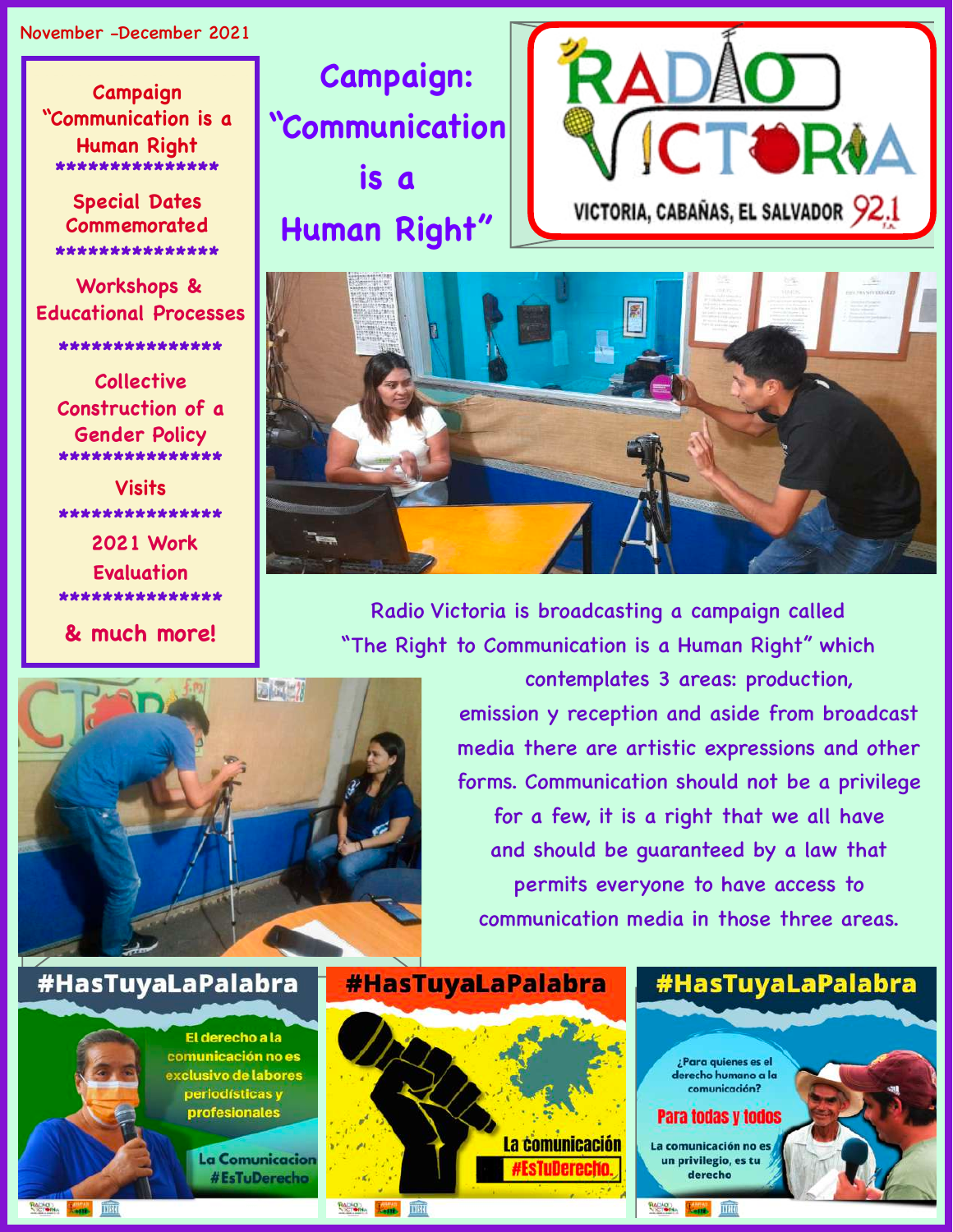November 1st is "National Salvadoran Radio Announcers Day"! Congratulations to Radio Victoria´s On the Air Communicators on their day!





**We are grateful for the visit of 2 Peruvian teachers on November 9th and for taking the time and interest to learn about our communication project as well as organizing in the Santa Marta Community.**



**On November 14th Santa Marta commemorated 40 years since the peasant massacre of Santa Cruz, which occurred from the night of November 15th and the early hours of the 16th in 1981 as well as the 1989 Rebel Offensive.**





**On December 11th Ana López & Marixela Ramos of Radio Victoria participated in an evaluation session of the Women Defenders Network of** 



**Cabañas at the close of 2021.**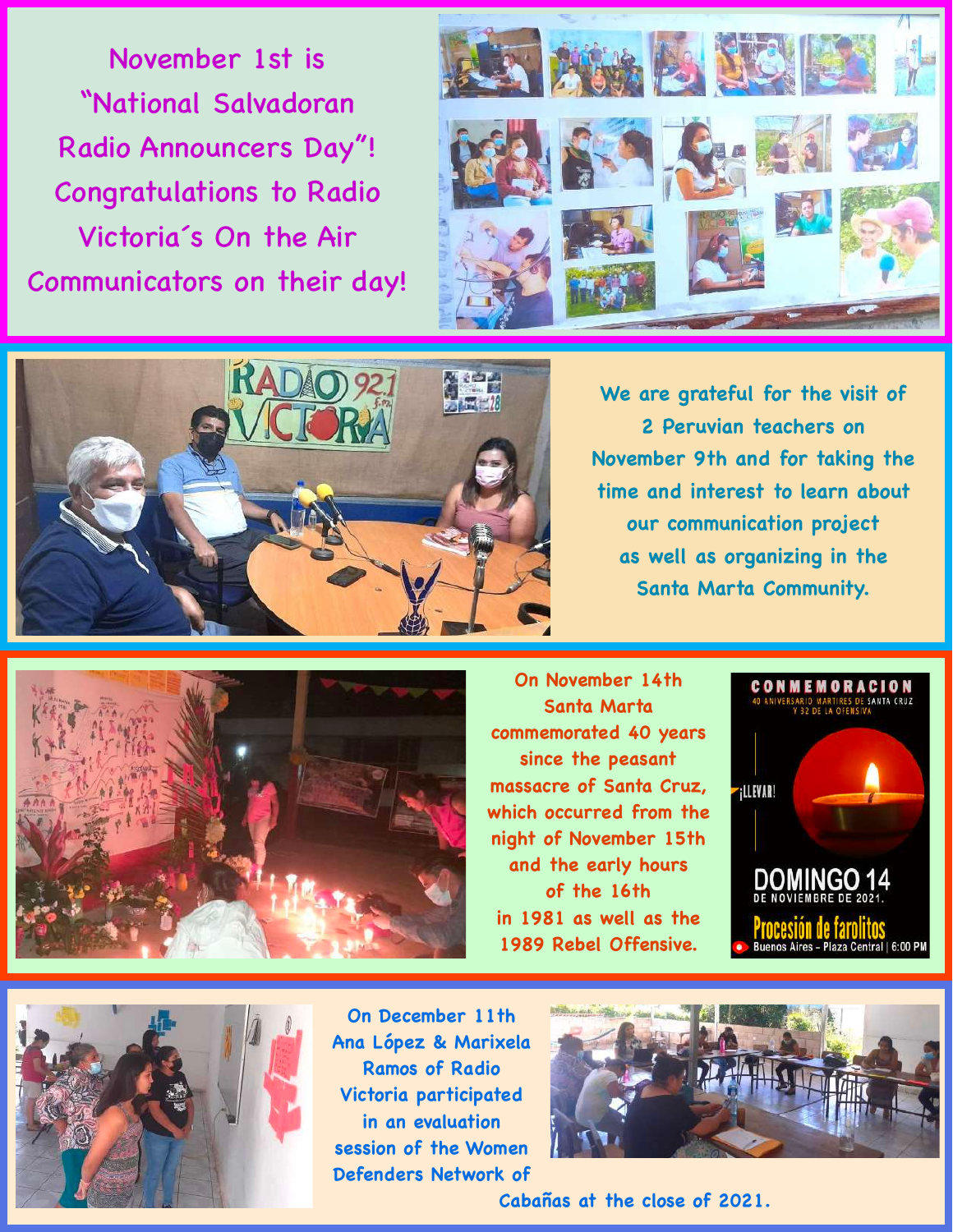

**Communities remembered their environmental martyrs Marcelo Rivera, Ramiro Rivera y Dora Sorto with a mass in the Metropolitan Cathedral next to Monseñor Romero´s crypt. The perpetrators of this** 

**triple crime have never been identified. El Salvador still suffers from the negative impacts of passed mining activities. Communities urge the Government to implement the Law that Prohibits Metallic Mining.**



Radio Victoria members participated in a Multimedia Communication Workshop given by ARPAS with the support of the United Nations Organization for Education, Science and Culture, UNESCO.





Radio Victoria accompanied women from the Santa Marta Community who participated in the march to demand justice for disappeared & assassinated women on the Day to Eliminate Violence Against Women which is commemorated every November 25th.

#### **FORO RADIAL**

LA VIOLENCIA CONTRA LAS MUJERES Y LA COVID-19 PANDEMIAS QUE **ARREBATAN VIDAS** 

Programa: Contacto Juvenil Martes 23 de noviembre 2:00 P.M.



Radio Victoria 92.1 F.M Transmisión por



**December 10th - Today we celebrate International Human Rights Day which affirms equal rights and dignity for all human beings without distinction.**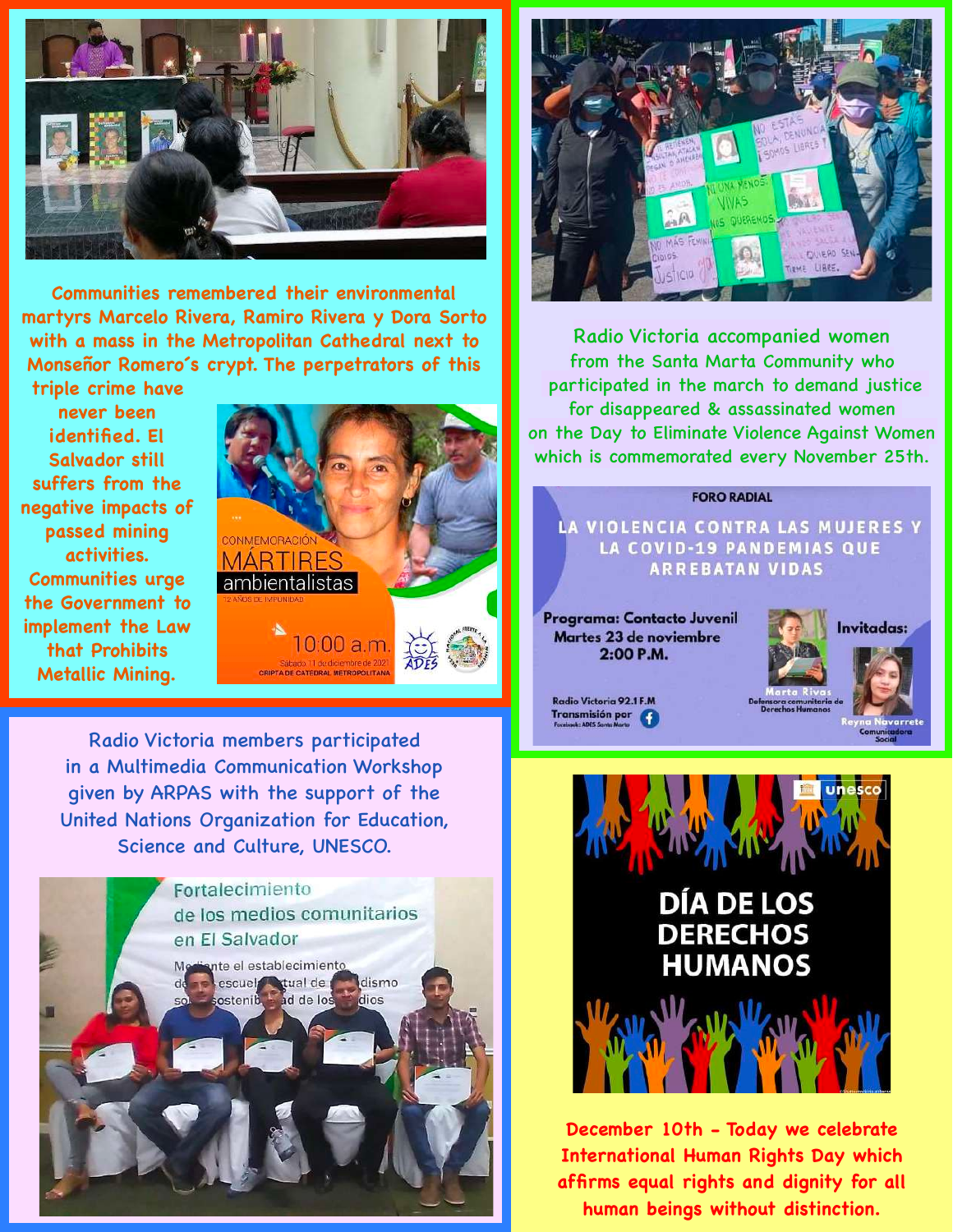On December 13th Elvis Zavala of Radio Victoria, visited Radio & Televisión Bálsamo. He witnessed first hand this community and alternative project´s audio-visual work which will help us to form our own audio-visual project.





Radio Victoria members participated in the International Conference "A Look at Our Collective Protection in the Region". Human Rights Defenders shared experiences in their territory.





Radio Victoria members concluded the Political **School** course made possible by Norwegian

Support with coordination from ARPAS.



Radio Victoria´s Human Talents spent a day analyzing El Salvador´s current situation in order to evaluate our work during 2021 & share our goals and principal challenges for 2022.